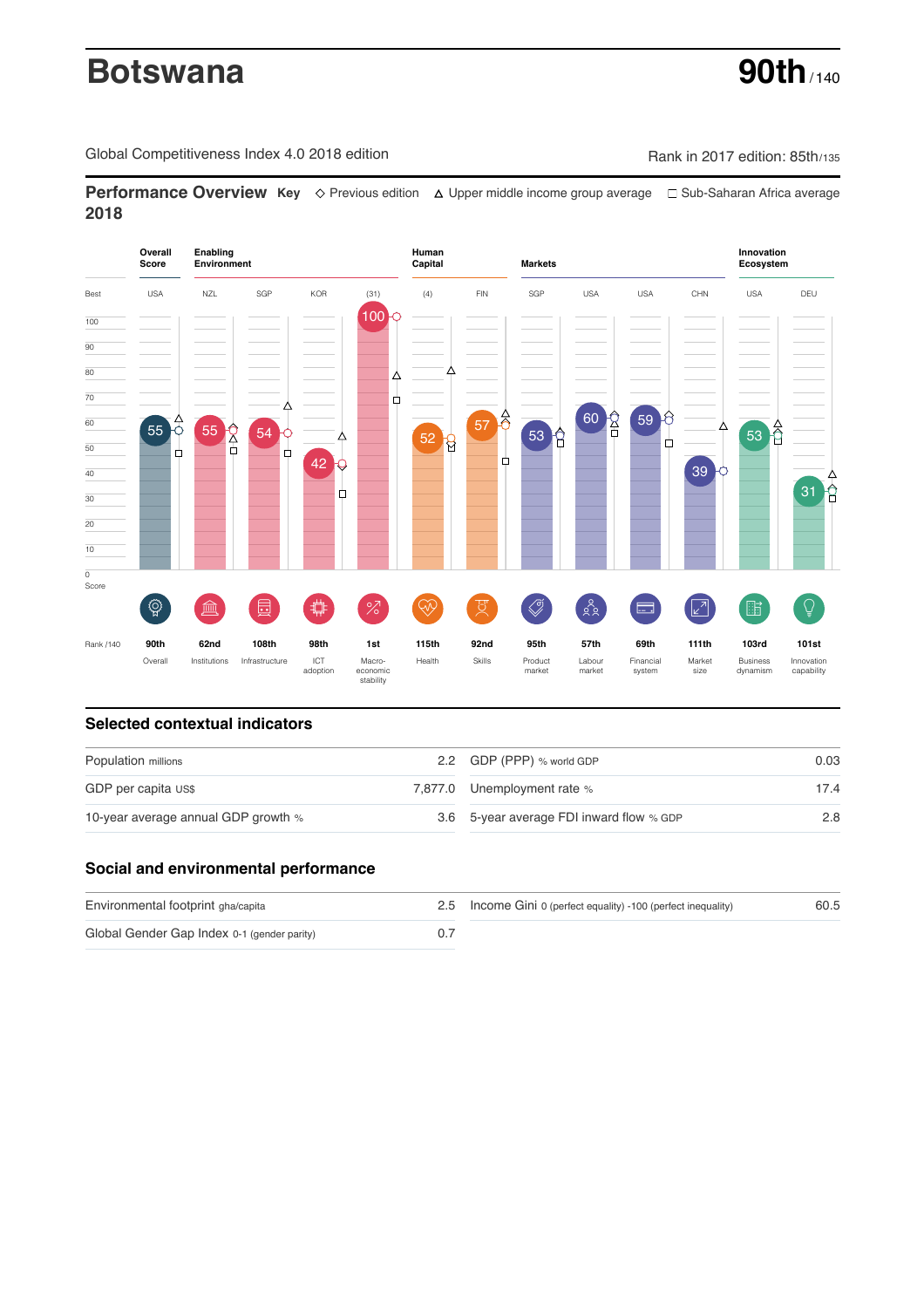### **Botswana 90th**/140

| <b>Index Component</b>                                                   | Value          | Score *           | Rank/140 | <b>Best Performer</b>        |
|--------------------------------------------------------------------------|----------------|-------------------|----------|------------------------------|
| 寙<br>Pillar 1: Institutions 0-100 (best)                                 |                | 54.7 ↓            | 62       | <b>New Zealand</b>           |
| 1.01 Organized crime 1-7 (best)                                          | 5.0            | 67.3 ↓            | 61       | Finland                      |
| 1.02 Homicide rate /100,000 pop.                                         | 15.0           | $50.7 =$          | 126      | Multiple (9)                 |
| 1.03 Terrorism incidence 0 (very high) -100 (no incidence)               | 100.0          | $100.0 =$         | 1        | Multiple (24)                |
| 1.04 Reliability of police services 1-7 (best)                           | 4.6            | 60.7 ↑            | 57       | Finland                      |
| 1.05 Social capital 0-100 (high)                                         | 47.8           | 47.8 ↓            | 94       | Australia                    |
| 1.06 Budget transparency 0-100 (best)                                    | 34.6           | $34.6 =$          | 116      | Multiple (2)                 |
| 1.07 Judicial independence 1-7 (best)                                    | 4.3            | $55.5$ ↑          | 52       | Finland                      |
| 1.08 Efficiency of legal framework in challenging regulations 1-7 (best) | 3.8            | 47.3 $\sqrt{ }$   | 43       | Finland                      |
| 1.09 Freedom of the press 0-100 (worst)                                  | 25.3           | 74.7 ↓            | 42       | Norway                       |
| 1.10 Burden of government regulation 1-7 (best)                          | 3.5            | 41.4 $\sqrt{ }$   | 66       | Singapore                    |
| 1.11 Efficiency of legal framework in settling disputes 1-7 (best)       | 4.4            | 56.8 $\sqrt{ }$   | 34       | Singapore                    |
| 1.12 E-Participation Index 0-1 (best)                                    | 0.20           | 19.7 $\sqrt{ }$   | 130      | Multiple (3)                 |
| 1.13 Future orientation of government 1-7 (best)                         | 4.1            | 52.2 $\sqrt{ }$   | 38       | Singapore                    |
| 1.14 Incidence of corruption 0-100 (best)                                | 61.0           | 61.0 $\uparrow$   | 31       | New Zealand                  |
| 1.15 Property rights 1-7 (best)                                          | 5.1            | 68.0 $\sqrt{ }$   | 36       | Finland                      |
| 1.16 Intellectual property protection 1-7 (best)                         | 4.1            | 52.1 $\sqrt{ }$   | 67       | Finland                      |
| 1.17 Quality of land administration 0-30 (best)                          | 10.0           | $33.3 =$          | 102      | Singapore                    |
| 1.18 Strength of auditing and reporting standards 1-7 (best)             | 4.6            | 60.3 $\sqrt{ }$   | 72       | Finland                      |
| 1.19 Conflict of interest regulation 0-10 (best)                         | 6.0            | $60.0 =$          | 54       | Multiple (2)                 |
| 1.20 Shareholder governance 0-10 (best)                                  | 5.3            | $53.0 =$          | 76       | Kazakhstan                   |
| 囩<br>Pillar 2: Infrastructure 0-100 (best)                               |                | 53.9 $\sqrt{ }$   | 108      | Singapore                    |
|                                                                          | 91.0           | $91.0 =$          | 13       | <b>United States</b>         |
| 2.01 Road connectivity index 0-100 (best)                                | 3.6            | 44.0 ↓            | 84       | Singapore                    |
| 2.02 Quality of roads 1-7 (best)                                         | 1.5            | $3.8 =$           | 91       |                              |
| 2.03 Railroad density km of roads/square km                              | 3.5            | 41.7 ተ            | 59       | Multiple (20)<br>Switzerland |
| 2.04 Efficiency of train services 1-7 (best)                             |                |                   |          |                              |
| 2.05 Airport connectivity score                                          | 1,455.5        | 15.8 $\sqrt{ }$   | 127      | Multiple (8)                 |
| 2.06 Efficiency of air transport services 1-7 (best)                     | 3.8            | 46.1 ↓            | 106      | Singapore                    |
| 2.07 Liner Shipping Connectivity Index 0-157.1 (best)                    | n/a            | n/a               | n/a      | Multiple (4)                 |
| 2.08 Efficiency of seaport services 1-7 (best)                           | 3.0            | 34.0 ↓            | 106      | Singapore                    |
| 2.09 Electrification rate % pop.                                         | 54.8           | 54.8 $\uparrow$   | 117      | Multiple (66)                |
| 2.10 Electric power transmission and distribution losses % output        | 12.1           | 91.6 $\sqrt{ }$   | 80       | Multiple (9)                 |
| 2.11 Exposure to unsafe drinking water % pop.                            | 27.3           | 74.2 ተ            | 102      | Multiple (23)                |
| 2.12 Reliability of water supply 1-7 (best)                              | 3.9            | 49.1 $\uparrow$   | 104      | Switzerland                  |
| Pillar 3: ICT adoption 0-100 (best)                                      |                | 42.0 ↑            | 98       | Korea, Rep.                  |
| 3.01 Mobile-cellular telephone subscriptions /100 pop.                   | 141.4          | $100.0 =$         | 24       | Multiple (68)                |
| 3.02 Mobile-broadband subscriptions /100 pop.                            | 66.9           | n/a               | 72       | <b>United Arab Emirates</b>  |
| 3.03 Fixed-broadband Internet subscriptions /100 pop.                    | 2.1            | $4.3 \downarrow$  | 105      | Switzerland                  |
| 3.04 Fibre Internet subscriptions /100 pop.                              | 0.1            | n/a               | 90       | Korea, Rep.                  |
| 3.05 Internet users % pop.                                               | 39.4           | $39.4$ 1          | 95       | Iceland                      |
| ℅<br>Pillar 4: Macroeconomic stability 0-100 (best)                      | $\overline{a}$ | $100.0 =$         | 1        | Multiple (31)                |
| 4.01 Inflation annual % change                                           | 3.1            | $100.0 =$         | 1        | Multiple (74)                |
| 4.02 Debt dynamics 0-100 (best)                                          | 100.0          | $100.0 =$         | 1        | Multiple (36)                |
| Qÿ<br>Pillar 5: Health 0-100 (best)                                      |                | $51.9$ ↑          | 115      | Multiple (4)                 |
| 5.01 Healthy life expectancy years                                       | 56.6           | 51.9 ↑            | 114      | Multiple (4)                 |
| 섯                                                                        | $\overline{a}$ | 56.7 $\downarrow$ | 92       | <b>Finland</b>               |
| Pillar 6: Skills 0-100 (best)                                            |                |                   |          |                              |
| 6.01 Mean years of schooling Years                                       | 8.9            | $59.1 =$          | 76       | Finland                      |
| 6.02 Extent of staff training 1-7 (best)                                 | 3.9            | 48.5 ↓            | 67       | Switzerland                  |
| 6.03 Quality of vocational training 1-7 (best)                           | 3.8            | 47.2 ↓            | 84       | Switzerland                  |
| 6.04 Skillset of graduates 1-7 (best)                                    | 3.4            | 40.4 ↓            | 119      | Switzerland                  |
| 6.05 Digital skills among population 1-7 (best)                          | 3.7            | 44.5 ↓            | 100      | Sweden                       |
| 6.06 Ease of finding skilled employees 1-7 (best)                        | 3.9            | 47.5 ↓            | 92       | <b>United States</b>         |
| 6.07 School life expectancy Years                                        | 12.6           | $70.0 =$          | 91       | Multiple (9)                 |
| 6.08 Critical thinking in teaching 1-7 (best)                            | 3.2            | $35.9 +$          | 88       | <b>United States</b>         |
| 6.09 Pupil-to-teacher ratio in primary education Ratio                   | 22.6           | $68.5 =$          | 84       | Multiple (6)                 |